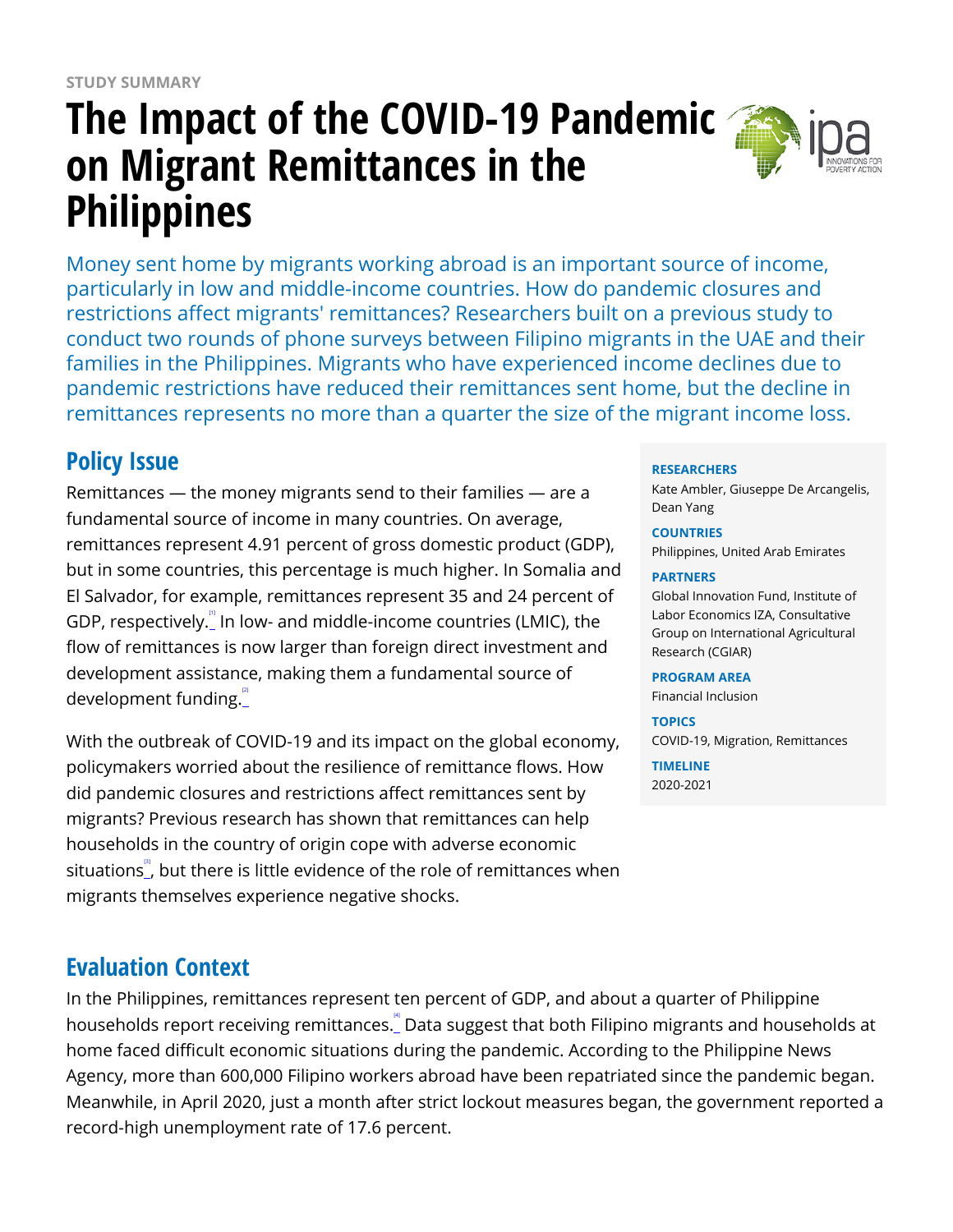# **Details of the Intervention**

*Note: This study is not a randomized controlled trial*

Building on the [Labeled Remittances study,](https://www.poverty-action.org/study/impacts-labeling-remittances-migrants-and-their-households-philippines) researchers conducted two rounds of phone surveys with 2,269 Filipino migrants living in the United Arab Emirates and 2,687 migrant households in the Philippines to understand the impact of the COVID-19 pandemic on migrant's income and remittances.

A total of 1,188 migrants and 1,329 households participated in the first round of the survey, 729 of whom were paired — which means both the migrant and their home were interviewed. In the second round of surveys, 1,081 migrants and 1,358 households participated, among whom 708 were paired. The surveys were conducted six months apart between each round. The research team collected data on employment, income, transfer, food security, and health.

During the six months between the two rounds of surveys, migrant participants used Padalapp, a mobile application developed for the Labeled Remittances Study, to record their remittances. Half of the migrants were randomly assigned to have labeled their remittances for their preferred usages, and have these labels sent to the remittance recipients.

## **Results and Policy Lessons**

Of the migrants interviewed, 43 percent said their monthly income fell compared to February 2020. On average, migrants report a decline of 55 percent of monthly income. Using regression analyses, researchers found that migrants who experienced negative income shocks due to the COVID 19 pandemic passed on some of this negative shock to their family members at home. However, the decrease in remittances was lower than the total decline in income, between a tenth and a quarter of income losses.

The research team also examined whether remittances would increase in the face of the economic difficulties faced by households at home. The results showed that the economic conditions of households did not affect the remittances received, as migrants kept their remittances to households in the Philippines relatively stable, except for the decrease in income described above.

The ability to label remittances for specific purposes, via Padalapp, does not affect the relationship between remittances and income.

### *More results forthcoming.*

*\* This project was funded by Global Innovation Fund, Institute of Labor Economics, and The CGIAR Research Program on Policies, Institutions, and Markets.* 

### **Sources**

 $\degree$  The World Bank, "Remittances, Percent of GDP by Country, around the World," TheGlobalEconomy.com, 2020, https://www.theglobaleconomy.com/rankings/remittances\_percent\_gdp/.